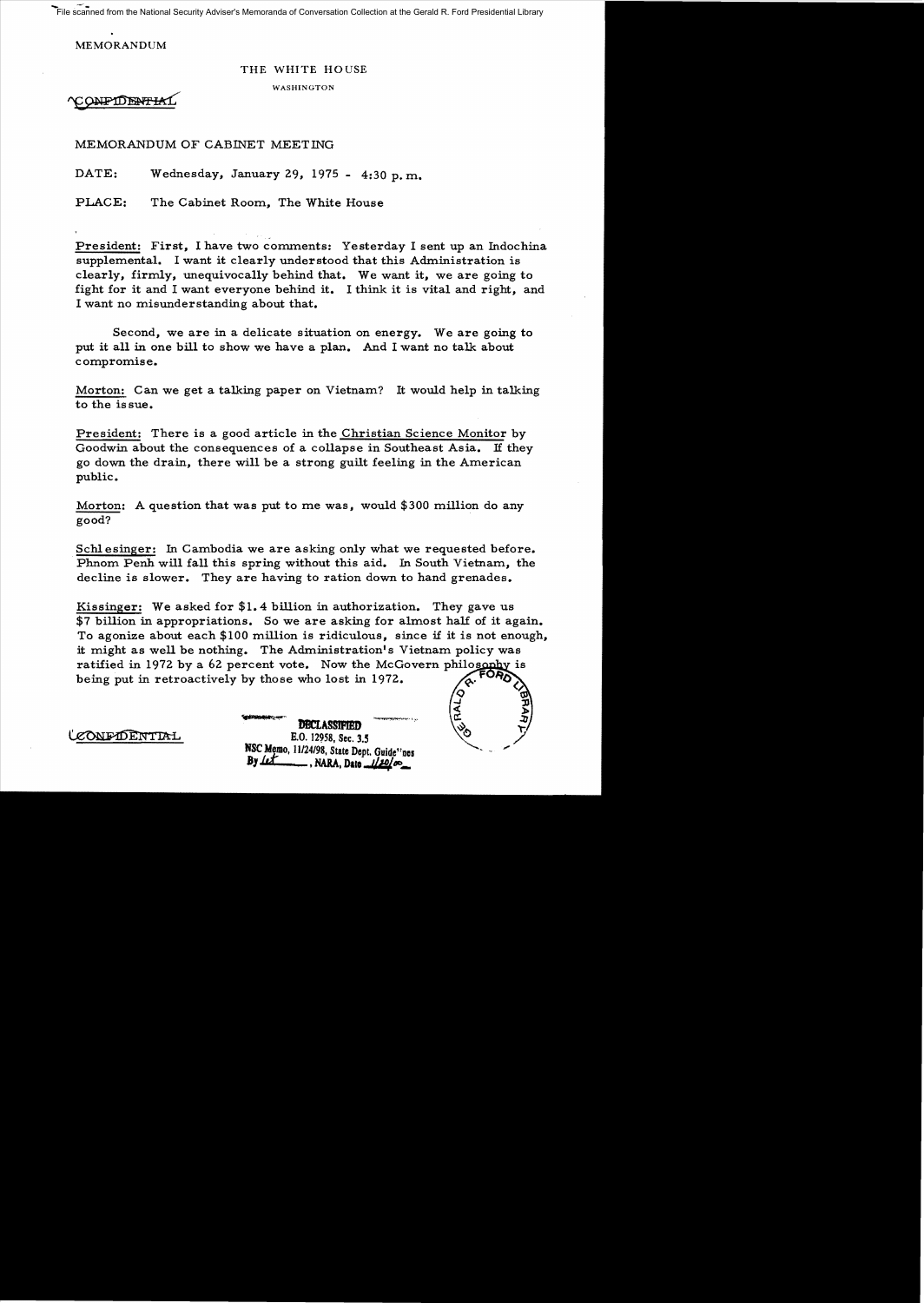## **TDENTYA**

The Vietnamese are below the level at which they can effectively operate. Then their casualties go up. When their casualties go up their morale goes down. Then they lose more, then our opponents say they said so.

President: At the time of the Paris Accords, many people said, "Just get the troops out and we will give aid." Now they are backing off that. We have a commitment and we are doing it because it is right. We believe in it.

Vice President: Your negotiating authority and your ability to settle the Middle East will be seriously weakened if the President is not seen to be able to deliver on his commitments.

President: We can't be aggressive in one area and isolationist in another. The Middle East is no more important than Southeast Asia. We have to have global policy and we are going to push this through.

While we are here I want to extend my thanks to Claude Brinegar, Bill Saxbe, and Roy Ash for the fine work they have done. I am deeply grateful.

[There was then a budget discussion led by Roy Ash, and some discussion of deferrals and excissions. ]

2.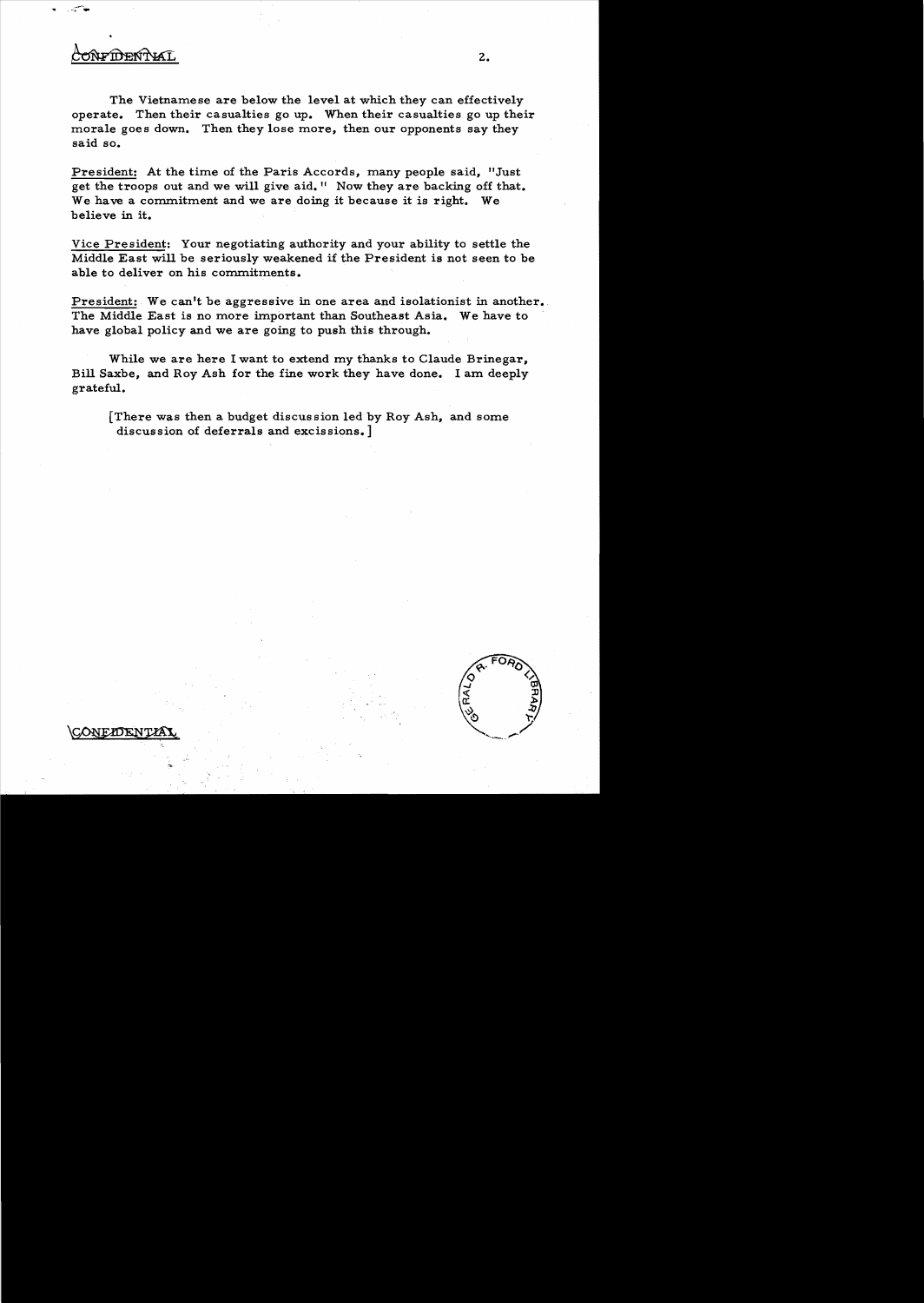UK tarking Pope (Fertigun Calment Mg 29 Jan 75 Frist I have Z comments: /wander Sant syran Indochain sup. I want it clearly understand that the admin is ellerly friends, unequally believed and the we want it, we going to get sitt and I want was passed in the original of He trink it with one ugat + 8 mont sur mesureducture about that. are going to put and in I like to show we have pluma Cond 2 wont no Talk what compraisan Good Comment of Talking paper on VIV! It Khreton coordel help in Taking to c rise. Good certicle in SSAR by bordin about consequence of conteparant SEG. If they padvin chanthus with he a strong quantity failing me VS public. nivelon Question to une issues would give mit als any good Schles In Combain cen acting only what we as ugurented before. I P will fail this spiring w/s their mit. Jan SVIL, calledine Monder. They having I ration down to have your class (Swaah) K We asked 1.4, They giving in 1, so we asking dans the payment to agoing a what hash to contail is reliefer to if it not enough, it might as well be without in forting were Than This casomellis go my, then nursh gons drive, Then Try has more, The own of provents Jay they swil se Pat time of languand, many said just get chargement + un civil quie aid, another are backing of that we have entert the